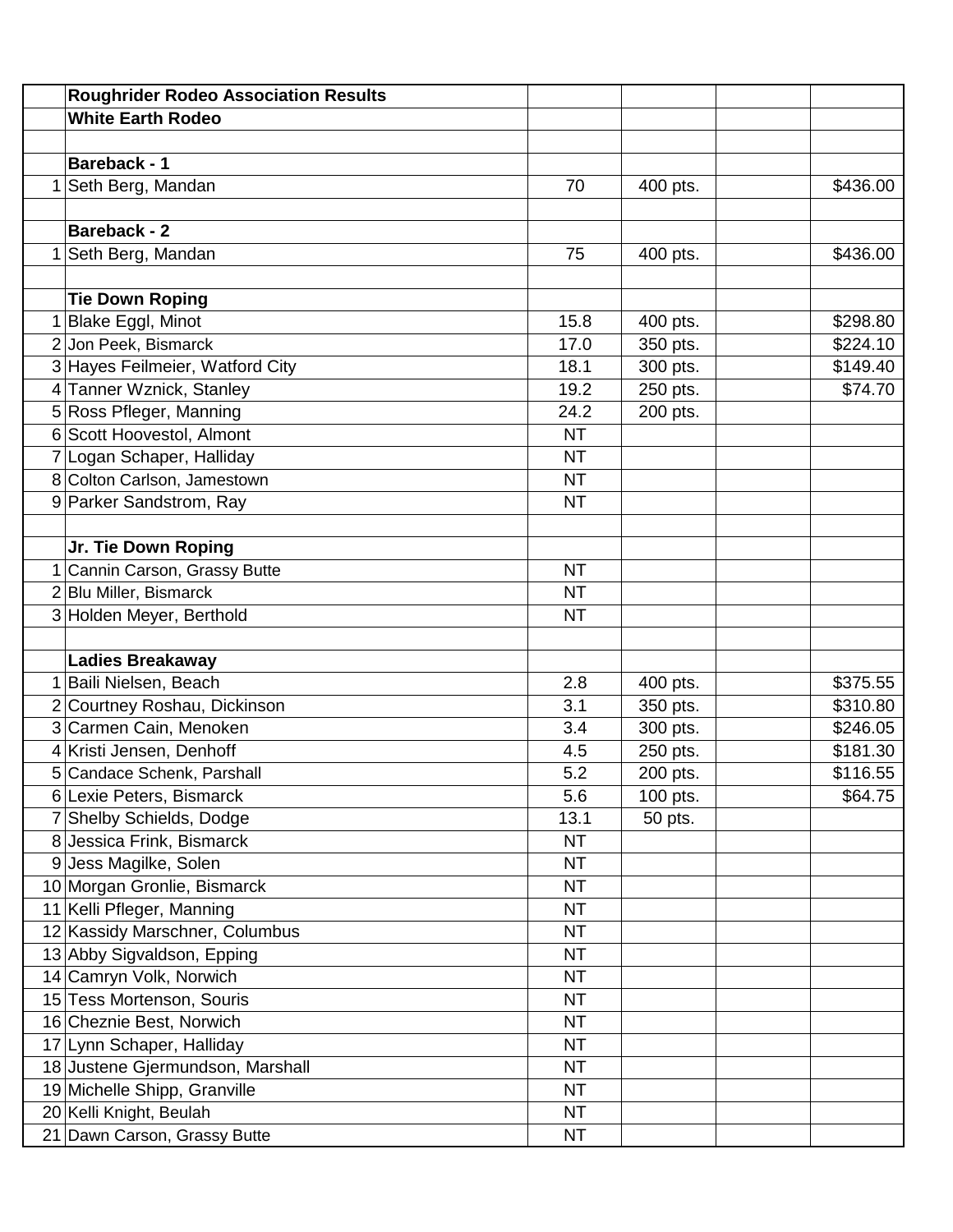|   | 22 Kenzie Carlson, Jamestown    | <b>NT</b> |          |          |
|---|---------------------------------|-----------|----------|----------|
|   | 23 Nici Meyer, Berthold         | <b>NT</b> |          |          |
|   | 24 Brooke Peterson, Minot       | <b>NT</b> |          |          |
|   | 25 Bobbi Jo Nielsen, Beach      | <b>NT</b> |          |          |
|   | 26 Jayden Leiseth, Watford City | <b>NT</b> |          |          |
|   | 27 Landree Glass, Hebron        | <b>NT</b> |          |          |
|   |                                 |           |          |          |
|   | Jr. Breakaway                   |           |          |          |
|   | 1 Louis Schenk, Parshall        | 3.9       | 375 pts. | \$208.60 |
|   | 2 Cashin Carson, Grassy Butte   | 3.9       | 375 pts. | \$208.60 |
|   | 3 Landree Glass, Hebron         | 4.4       | 300 pts. | \$119.20 |
|   | 4 Allie Wolla, Tioga            | 4.7       | 250 pts. | \$59.60  |
|   | 5 Presley Hill, Tioga           | 5.1       | 200 pts. |          |
|   | 6 Addison Jaeger, Towner        | 5.4       | 150 pts. |          |
|   | Emma Brewer, Stanley            | 5.9       |          |          |
|   | 8 Bergan Jaeger, Towner         | 8.9       |          |          |
|   | 9 Zoey Fischer, Dickinson       | <b>NT</b> |          |          |
|   | 10 Cheznie Best, Norwich        | <b>NT</b> |          |          |
|   | 11 Prairie Lund, Ross           | <b>NT</b> |          |          |
|   | 12 Linden Schenk, Parshall      | <b>NT</b> |          |          |
|   | 13 Dylan Knight, Beulah         | <b>NT</b> |          |          |
|   | 14 Jacee Johnson, New Town      | <b>NT</b> |          |          |
|   | 15 Tylie Johnson, New Town      | <b>NT</b> |          |          |
|   | 16 Angus Wolla, Tioga           | <b>NT</b> |          |          |
|   | 17 Audrey Kihle, Lignite        | <b>NT</b> |          |          |
|   | 18 Taya Niemitalo, Stanley      | <b>NT</b> |          |          |
|   |                                 |           |          |          |
|   | Saddle Bronc - 1                |           |          |          |
|   | Parker Kramer, Max              | 73        | 400 pts. | \$544.00 |
|   | 2 Kelin Keplin, Belcourt        | <b>NS</b> |          |          |
|   | 3 Rye Johnston, Velva           | <b>NS</b> |          |          |
| 4 | Elliot Rognlien, Towner         | <b>NS</b> |          |          |
|   |                                 |           |          |          |
|   |                                 |           |          |          |
|   |                                 |           |          |          |
|   | <b>Saddle Bronc - 2</b>         |           |          |          |
|   | Parker Kramer, Max              | 60        | 400 pts. | \$544.00 |
|   | 2 Elliot Rognlien, Towner       | <b>NS</b> |          |          |
|   | 3 Kelin Keplin, Belcourt        | <b>NS</b> |          |          |
|   | 4 Rye Johnston, Velva           | <b>NS</b> |          |          |
|   |                                 |           |          |          |
|   | Jr. Saddle Bronc                |           |          |          |
|   | Bleu Wanner, Golden Valley      | <b>NS</b> |          |          |
|   | <b>Ladies Barrel Race</b>       |           |          |          |
|   |                                 |           |          |          |
|   | Lori Nelson, Towner             | 16.856    | 400 pts. | \$423.40 |
|   | 2 Dawn Carson, Grassy Butte     | 17.048    | 350 pts. | \$350.40 |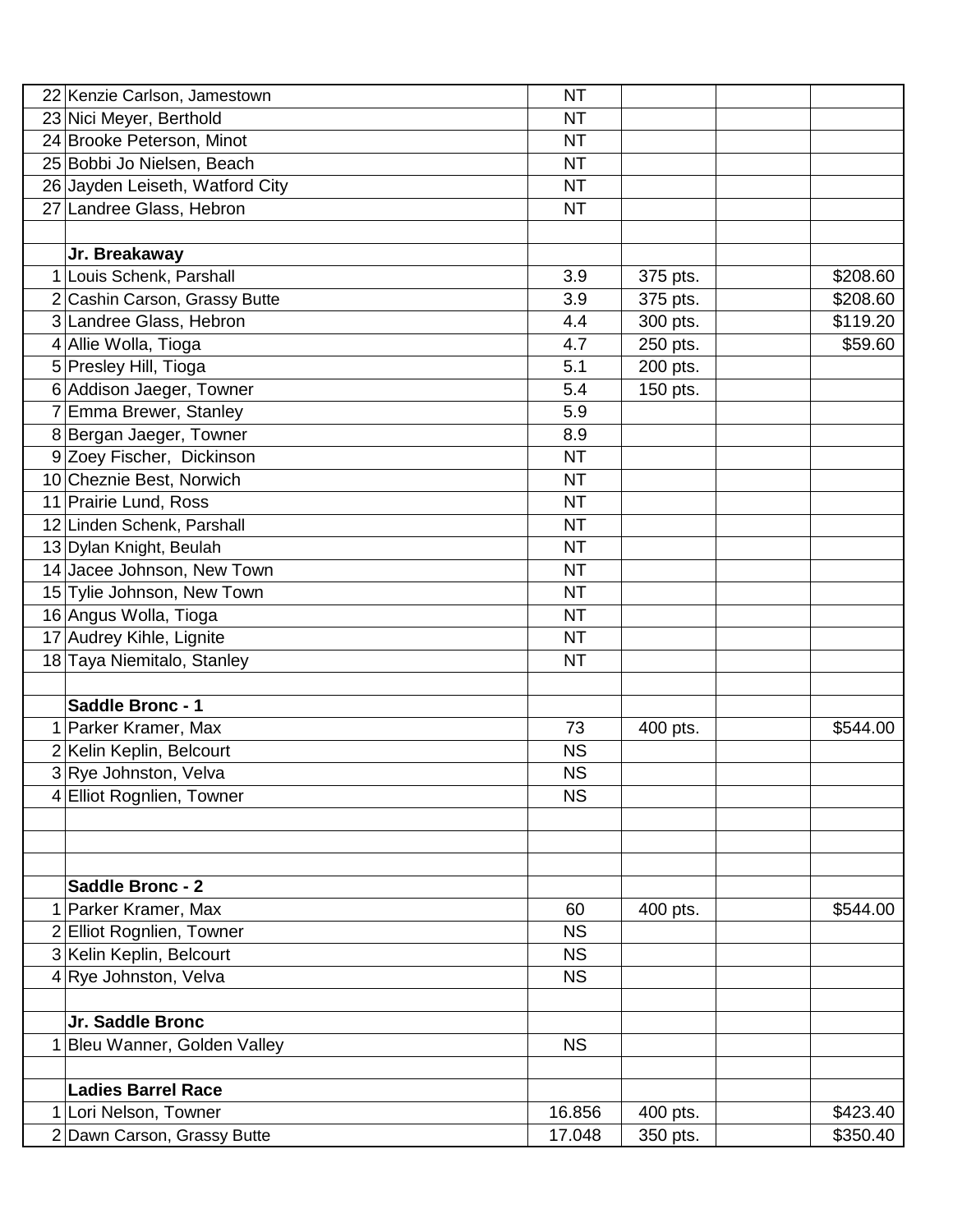| 3 Hannah Fredrickson, Granville  | 17.288 | 300 pts. | \$277.40 |
|----------------------------------|--------|----------|----------|
| 4 Kelli Pfleger, Manning         | 17.322 | 250 pts. | \$204.40 |
| 5 Morgan Gronlie, Bismarck       | 17.422 | 200 pts. | \$131.40 |
| 6 Amy Guttormson, Velva          | 17.430 | 150 pts. | \$73.00  |
| 7 Lynn Schaper, Halliday         | 17.438 | 100 pts. |          |
| 8 Kendra Hoovestol, Almont       | 17.461 | 50 pts.  |          |
| 9 Korrey Tweed, Pekin            | 17.462 |          |          |
| 10 Dani Christianson, Rugby      | 17.467 |          |          |
| 11 Shelly Effertz, Deering       | 17.571 |          |          |
| 12 Briana Dazell, Stanley        | 17.613 |          |          |
| 13 Tess Mortenson, Souris        | 17.616 |          |          |
| 14 Mattie Kuntz, Towner          | 17.684 |          |          |
| 15 Carmen Cain, Menoken          | 17.759 |          |          |
| 16 Nici Meyer, Berthold          | 17.907 |          |          |
| 17 Nikki Brandt, Granville       | 18.041 |          |          |
| 18 Emily Feilmeier, Watford City | 18.121 |          |          |
| 19 Tisa Peek, Bismarck           | 18.171 |          |          |
| 20 Saige Feilmeier, Watford City | 18.238 |          |          |
| 21 Jennifer Jensen, Norwich      | 18.335 |          |          |
| 22 Brooke Peterson, Minot        | 18.477 |          |          |
| 23 Lacy Fox, Cannon Ball         | 19.177 |          |          |
| 24 Amy Newman, Stanley           | 19.184 |          |          |
| 25 Jessica Weldon, Raub          | 19.249 |          |          |
| 26 LeAnn Billadeau, Parshall     | 19.422 |          |          |
| 27 Michelle Shipp, Granville     | 21.230 |          |          |
| 28 Tylie Johnson, New Town       | 22.599 |          |          |
| 29 Kassidy Marschner, Columbus   | 22.680 |          |          |
| 30 Emily Beck, Fessenden         | 23.919 |          |          |
|                                  |        |          |          |
| Jr. Barrel Race                  |        |          |          |
| 1 Linden Schenk, Parshall        | 17.272 | 400 pts. | \$252.80 |
| 2 Sam Melling, West Fargo        | 17.559 | 350 pts. | \$189.60 |
| 3 Molly Lund, Ross               | 17.865 | 300 pts. | \$126.40 |
| 4 Presley Hill, Tioga            | 17.891 | 250 pts. | \$63.20  |
| 5 Bergan Jaeger, Towner          | 17.942 | 200 pts. |          |
| 6 Allie Wolla, Tioga             | 18.349 | 150 pts. |          |
| Prairie Lund, Ross<br>7          | 18.373 |          |          |
| 8 Cheznie Best, Norwich          | 18.442 |          |          |
| 9 Kendra Leier, Orrin            | 18.664 |          |          |
| 10 Brynn Hartje, Walhalla        | 18.685 |          |          |
| 11 Emma Brewer, Stanley          | 18.946 |          |          |
| 12 Kaitlyn Potter, Souris        | 18.993 |          |          |
| 13 Taya Niemitalo, Stanley       | 19.559 |          |          |
| 14 Ashley Huseby, White Earth    | 20.151 |          |          |
| 15 Tylie Johnson, New Town       | 20.259 |          |          |
| 16 Shyla Jorgenson, Powers Lake  | 21.546 |          |          |
|                                  |        |          |          |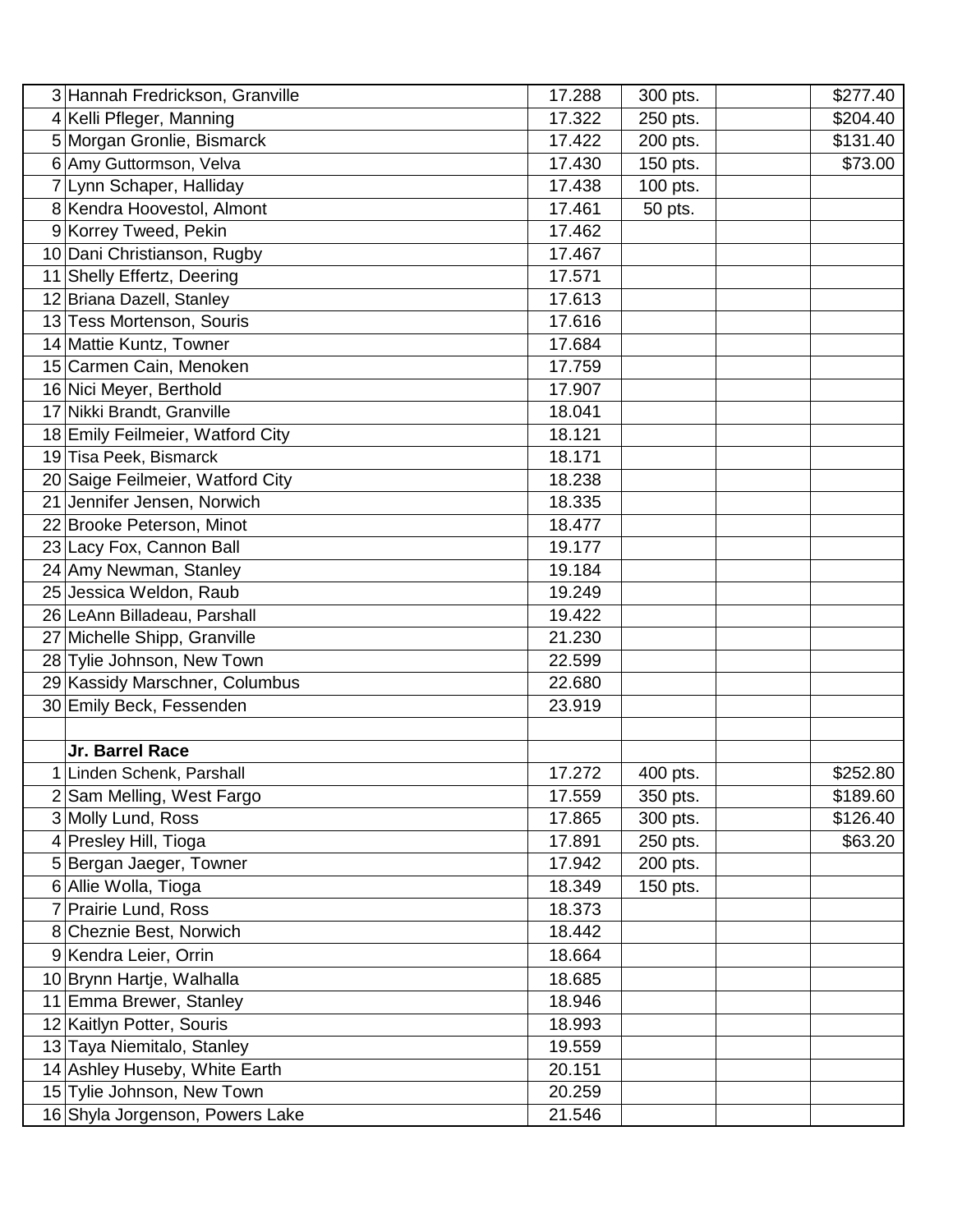| 17             | Zoey Fischer, Dickinson          | 27.984    |          |          |
|----------------|----------------------------------|-----------|----------|----------|
|                | 18 Audrey Kihle, Lignite         | <b>NT</b> |          |          |
|                |                                  |           |          |          |
|                | <b>Novice Barrel Race</b>        |           |          |          |
|                | Kinley Brandt, Granville         | 17.463    | 400 pts. | \$240.00 |
| 2              | Taya Niemitalo, Stanley          | 17.859    | 350 pts. | \$180.00 |
|                | 3 Hayden Jaeger, Towner          | 18.008    | 300 pts. | \$120.00 |
| 4              | Ava Weldon, Raub                 | 18.036    | 250 pts. | \$60.00  |
|                | 5 Jacee Johnson, New Town        | 18.368    | 200 pts. |          |
| 6              | Dylan Knight, Beulah             | 18.816    | 150 pts. |          |
|                | Cee Cee Guttormson, Velva        | 19.086    |          |          |
|                | 8 Alayna Wolla, Tioga            | 19.162    |          |          |
|                | 9 Addison Jaeger, Towner         | 19.195    |          |          |
|                | 10 Kinley Shipp, Granville       | 19.322    |          |          |
| 11             | Kamri Niemitalo, Stanley         | 19.633    |          |          |
|                | 12 Braylee Billadeau, Parshall   | 19.896    |          |          |
|                | 13 Macy Billadeau, Parshall      | 20.235    |          |          |
| 14             | Kallie Fredrickson, Upham        | 22.157    |          |          |
|                | 15 Anna Weldon, Raub             | 22.713    |          |          |
|                | 16 Gentry Hoovestol, Almont      | 22.843    |          |          |
|                | 17 Teegan Roshau, Dickinson      | 23.013    |          |          |
|                | 18 Molly Billadeau, Parshall     | 25.749    |          |          |
|                | 19 Kaisley Fox, Cannon Ball      | <b>NT</b> |          |          |
|                | 20 Hollynn Gjermundson, Marshall | <b>NT</b> |          |          |
|                |                                  |           |          |          |
|                | <b>Steer Wrestling</b>           |           |          |          |
|                | Parker Sandstrom, Ray            | 14.5      | 400 pts. | \$483.00 |
|                |                                  |           |          |          |
|                |                                  |           |          |          |
|                | <b>Ladies Goat Tying</b>         |           |          |          |
| 1              | <b>Tess Mortenson, Souris</b>    | 11.0      | 400 pts. | \$230.50 |
|                | Kenzie Carlson, Jamestown        | 11.7      | 350 pts. | \$138.30 |
|                | 3 Brynn Hartje, Walhalla         | 12.5      | 300 pts. | \$92.20  |
|                |                                  |           |          |          |
|                |                                  |           |          |          |
|                | Jr. Goat Tying                   |           |          |          |
|                | <b>Blu Miller, Bismarck</b>      | 11.1      | 400 pts. | \$232.00 |
|                | 2 Allie Wolla, Tioga             | 11.2      | 350 pts. | \$139.20 |
|                | 3 Taya Niemitalo, Stanley        | 11.4      | 300 pts. | \$92.80  |
| $\overline{4}$ | Linden Schenk, Parshall          | 11.7      | 250 pts. |          |
| 5              | Jacee Johnson, New Town          | 12.0      | 200 pts. |          |
|                | 6 Audrey Kihle, Lignite          | 14.1      |          |          |
|                | 7 Holden Meyer, Berthold         | 14.3      |          |          |
|                | 8 Prairie Lund, Ross             | 16.4      |          |          |
|                | 9 Tylie Johnson, New Town        | 20.7      |          |          |
|                | 10 Kamri Niemitalo, Stanley      | 23.6      |          |          |
|                | 11 Angus Wolla, Tioga            | <b>NT</b> |          |          |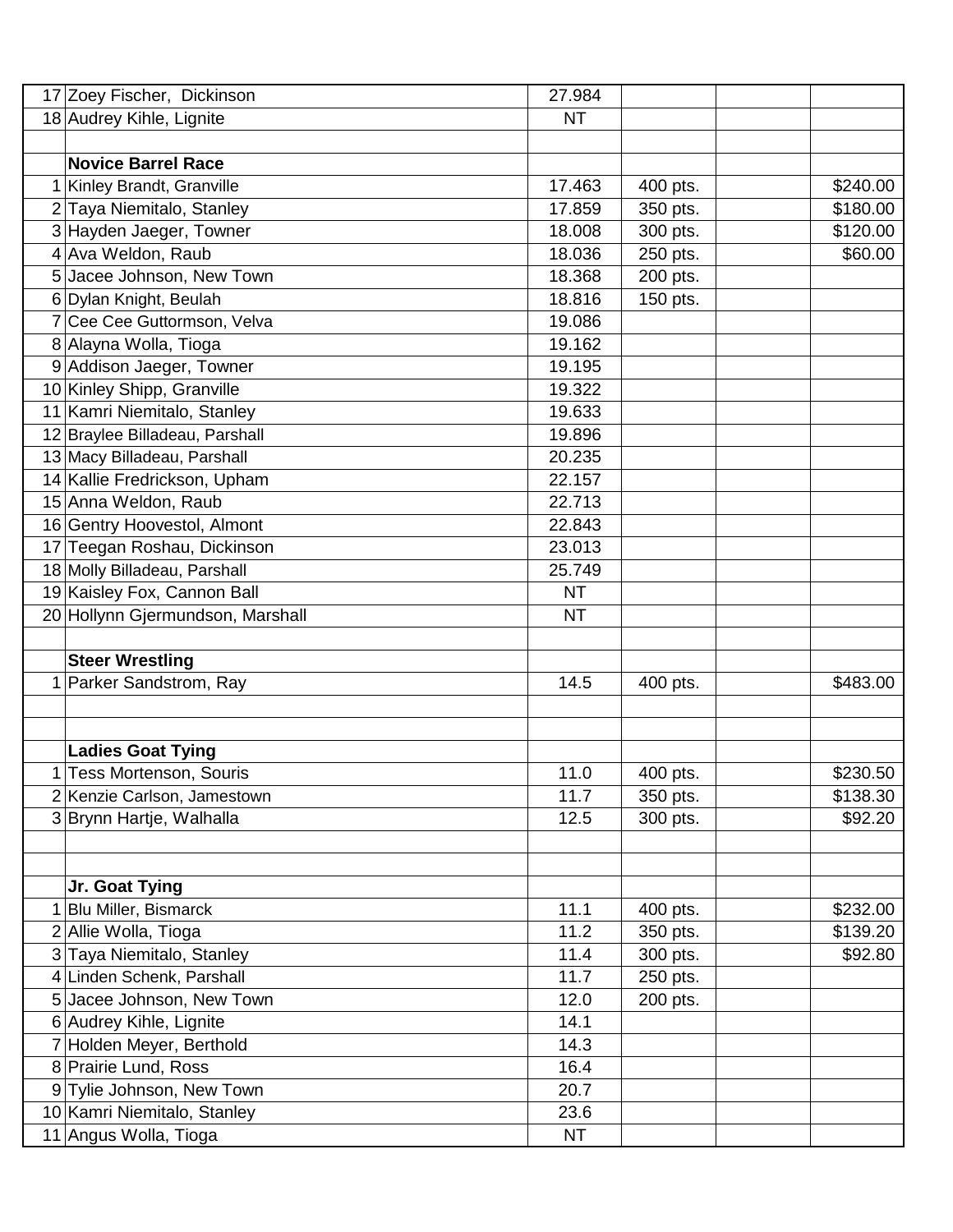| <b>Team Roping</b>                                           |           |          |          | <b>Per Person</b> |
|--------------------------------------------------------------|-----------|----------|----------|-------------------|
| 1 Tucker Dale, Ryder - Jesse Fredrickson, Upham              | 5.8       | 400 pts. | 400 pts. | \$450.80          |
| 2 Randy Baker, New Town - Francisco Carbargal, Witman AZ     | 6.3       | 325 pts. | 325 pts. | \$281.75          |
| 3 Preston Billadeau, Parshall - Ross Carson, Grassy Butte    | 6.3       | 325 pts. | 325 pts. | \$281.75          |
| 4 Chad Kieson, Dickinson - Tom Jorgenson, Watford City       | 6.7       | 250 pts. | 250 pts. | \$112.70          |
| 5 Colton Carlson, Jamestown - Greg Carlson, Jamestown        | 7.7       | 200 pts. | 200 pts. |                   |
| 6 Jon Peek, Bismarck - Blu Miller, Bismarck                  | 8.8       | 150 pts. | 150 pts. |                   |
| 7 Jamie Fredrickson, Granville - Wyett Magilke, Solen        | 12.9      |          |          |                   |
| 8 Chris Arnold, Denhoff - Kyle Jensen, Denhoff               | 13.5      |          |          |                   |
| 9 Zane Pitsley, Killdeer - Kane Gjermundson, Marshall        | 15.3      |          |          |                   |
| 10 Shawn Arndorfer, Berthold - Holden Meyer, Berthold        | 15.4      |          |          |                   |
| 11 Jon Schields, Dodge - Logan Schaper, Halliday             | <b>NT</b> |          |          |                   |
| 12 Jason Jensen, Norwich - Casey Kvamme, Voltaire            | <b>NT</b> |          |          |                   |
| 13 Brenden Brinkman, Golden Valley - Justin Herman, Halliday | <b>NT</b> |          |          |                   |
| 14 Shawn Knight, Beulah - Frank Whitecalfe, Garrison         | <b>NT</b> |          |          |                   |
| 15 Cashin Carson, Grassy Butte - Cannin Carson, Grassy Butte | <b>NT</b> |          |          |                   |
| 16 Mervin Packineau, Parshall - Toby Delorme, Parshall       | <b>NT</b> |          |          |                   |
| 17 Kelly Roshau, Dickinson - Patrick Monson, Bottineau       | <b>NT</b> |          |          |                   |
|                                                              |           |          |          |                   |
|                                                              |           |          |          |                   |
| <b>Novice Steer Riding</b>                                   |           |          |          |                   |
| Easton Beeter, Minot                                         | <b>NS</b> |          |          |                   |
|                                                              |           |          |          |                   |
|                                                              |           |          |          |                   |
|                                                              |           |          |          |                   |
| <b>Bull Riding - 1</b>                                       |           |          |          |                   |
| Cody Fitzpatrick, Glen Ewen SK                               | 68        | 400 pts. |          | \$544.00          |
| 2 Seth Berg, Mandan                                          | <b>NS</b> |          |          |                   |
| 3 Carson Houser, McClusky                                    | <b>NS</b> |          |          |                   |
| 4 Steve Marion, Minot                                        | <b>NS</b> |          |          |                   |
|                                                              |           |          |          |                   |
|                                                              |           |          |          |                   |
| <b>Bull Riding - 2</b>                                       |           |          |          |                   |
| Cody Fitzpatrick, Glen Ewen SK                               | 66        | 400 pts. |          | \$472.00          |
| 2 Steve Marion, Minot                                        | <b>NS</b> |          |          |                   |
|                                                              |           |          |          |                   |
|                                                              |           |          |          |                   |
|                                                              |           |          |          |                   |
| <b>Mixed Team Roping</b>                                     |           |          |          | <b>Per Person</b> |
| 1 Jon Peek, Bismarck - Blu Miller, Bismarck                  | 6.7       |          | 400 pts  | \$176.40          |
| 2 Cashin Carson, Grassy Butte - Cannin Carson, Grassy Butte  | 8.1       | 350 pts. | 350 pts. | \$132.30          |
| 3 Randy Baker, New Town - Francisco Carbargal, Witman AZ     | 12.0      | 300 pts. | 300 pts. | \$88.20           |
| 4 Jon Peek, Bismarck - Cannin Carson, Grassy Butte           | 12.3      |          | 250 pts. | \$44.10           |
| 5 Cashin Carson, Grassy Butte - Blu Miller, Bismarck         | 13.6      | 200 pts. | 200 pts. |                   |
| 6 Shawn Arndorfer, Berthold - Holden Meyer, Berthold         | 17.4      |          | 150 pts. |                   |